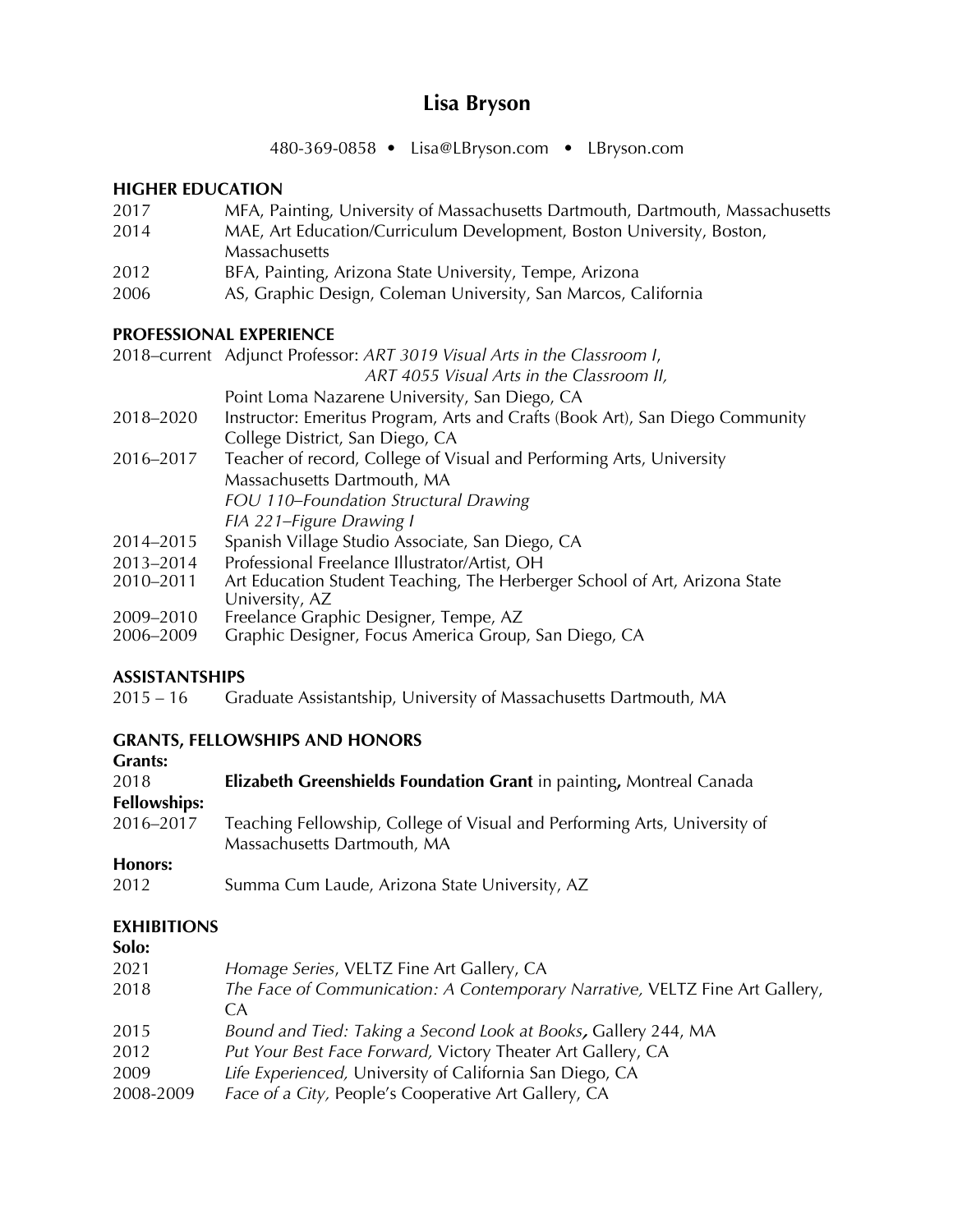## **Group:**

| 2022 | Big/Bold, Tower Gallery Brockport, SUNY College at Brockport, NY                           |  |
|------|--------------------------------------------------------------------------------------------|--|
| 2021 | Painting the Figure Now IV, by invitation guest curators                                   |  |
|      | Steven Alan Bennett and Dr Elain Melotti Schmidt, Wausau Museum of                         |  |
|      | Contemporary Art, WI                                                                       |  |
| 2021 | Women Artists Making Their Mark, O'Hanlon Center for the Arts online exhibition,           |  |
|      | Jurors: Donna Seager and Suzanne Gray of the Seager Gray Gallery, CA                       |  |
| 2021 | The San Diego Museum of Art Artists Guild, Online International Summer                     |  |
|      | Exhibition, San Diego, CA                                                                  |  |
| 2020 | Women Artists Making Their Mark, O'Hanlon Center for the Arts online exhibition,           |  |
|      | Jurors: Donna Seager and Suzanne Gray of the Seager Gray Gallery, CA                       |  |
|      |                                                                                            |  |
| 2020 | The San Diego Museum of Art Artists Guild, Online International Winter                     |  |
|      | Exhibition, San Diego, CA, Juror: Ken Goldman                                              |  |
| 2020 | Go Figure, Cuyamaca College, Rancho San Diego, CA                                          |  |
| 2020 | Annual Juried Exhibition, Front Porch Gallery, Carlsbad, CA                                |  |
| 2020 | Paisanos USA International Exhibition, Palau Falguera - Sant Feliu de Llobregat,           |  |
|      | Barcelona Spain                                                                            |  |
| 2020 | Contemporary Artists Group Exhibition, Bromfield Gallery, Oregon                           |  |
| 2019 | Charm, LA Artcore Annex, Los Angeles, CA                                                   |  |
| 2019 | Quark, Union Center of the Arts, Los Angeles, CA                                           |  |
| 2019 | Paisanos USA, Pain Sugar Gallery, Riverside, CA                                            |  |
| 2019 | Sinks and Chairs, Manifest Creative Research Gallery, Cincinnati, OH                       |  |
| 2019 | Paisanos USA, International Traveling Exhibition, CA and Mexico                            |  |
| 2019 | Annual Juried Exhibition, Front Porch Gallery, Carlsbad, CA                                |  |
| 2018 | Paisanos Mexico/USA CEART, Tecate, Mexico                                                  |  |
| 2018 | Paisanos, Centro Estatal de las Artes, Rosarito, Mexico                                    |  |
| 2018 | 14th Annual Magnitude Seven, Manifest Creative Research Gallery, Cincinnati, OH            |  |
| 2018 | Small Works Exhibition, Dedee Shattuck Gallery, Dartmouth, MA                              |  |
| 2018 | Cas'Caras Portrait Art Exhibition, Studio C, San Diego, CA                                 |  |
| 2018 | Small Image Show, Gallery 21, CA Juror, Maria Mingalone, Executive Director                |  |
|      | Oceanside Museum of Art, CA                                                                |  |
| 2017 | Master Pieces Exhibition, National juried exhibition of artists and their professors,      |  |
|      | Manifest Creative Research Gallery, Cincinnati, OH                                         |  |
| 2017 | MFA Thesis Exhibition, Bromfield Gallery, Boston, MA                                       |  |
| 2016 | Richeson 75 Small Works Juried International Exhibition, WI                                |  |
| 2016 | Here's Looking at You: A Study in Self-Portraiture, Gallery X, MA                          |  |
| 2015 | Front Porch 6 <sup>th</sup> Annual Juried Fine Art Show, CA                                |  |
| 2015 | Top 100 Art Exhibition juried exhibition, Gallery 23, CA                                   |  |
| 2015 | Small Image Show, juried exhibition, Gallery 21, CA                                        |  |
| 2015 | Foothills Annual Spring Exhibition, Juried exhibition, Foothills Gallery, CA               |  |
| 2014 | 12 <sup>th</sup> Annual, Small Works, Big Vision, International Juried Exhibition, IL      |  |
| 2014 | The San Diego Fine Art Show, juried exhibition, CA                                         |  |
|      |                                                                                            |  |
| 2014 | CPSA - Catch The Color Exhibition, Studio 21, CA                                           |  |
| 2014 | Small Image Juried Exhibition, CA                                                          |  |
| 2013 | 52 <sup>nd</sup> Annual International Juried Show, SD Art Institute: The Living Artist, CA |  |
| 2013 | Top 100 Art Exhibition, juried exhibition, Gallery 23, CA                                  |  |
| 2013 | Small Image Show, juried exhibition, Gallery 21, CA                                        |  |
| 2012 | Annual Open Juried Fine Arts Award Show, CA                                                |  |
| 2011 | Close Proximity, Gallery 100, AZ                                                           |  |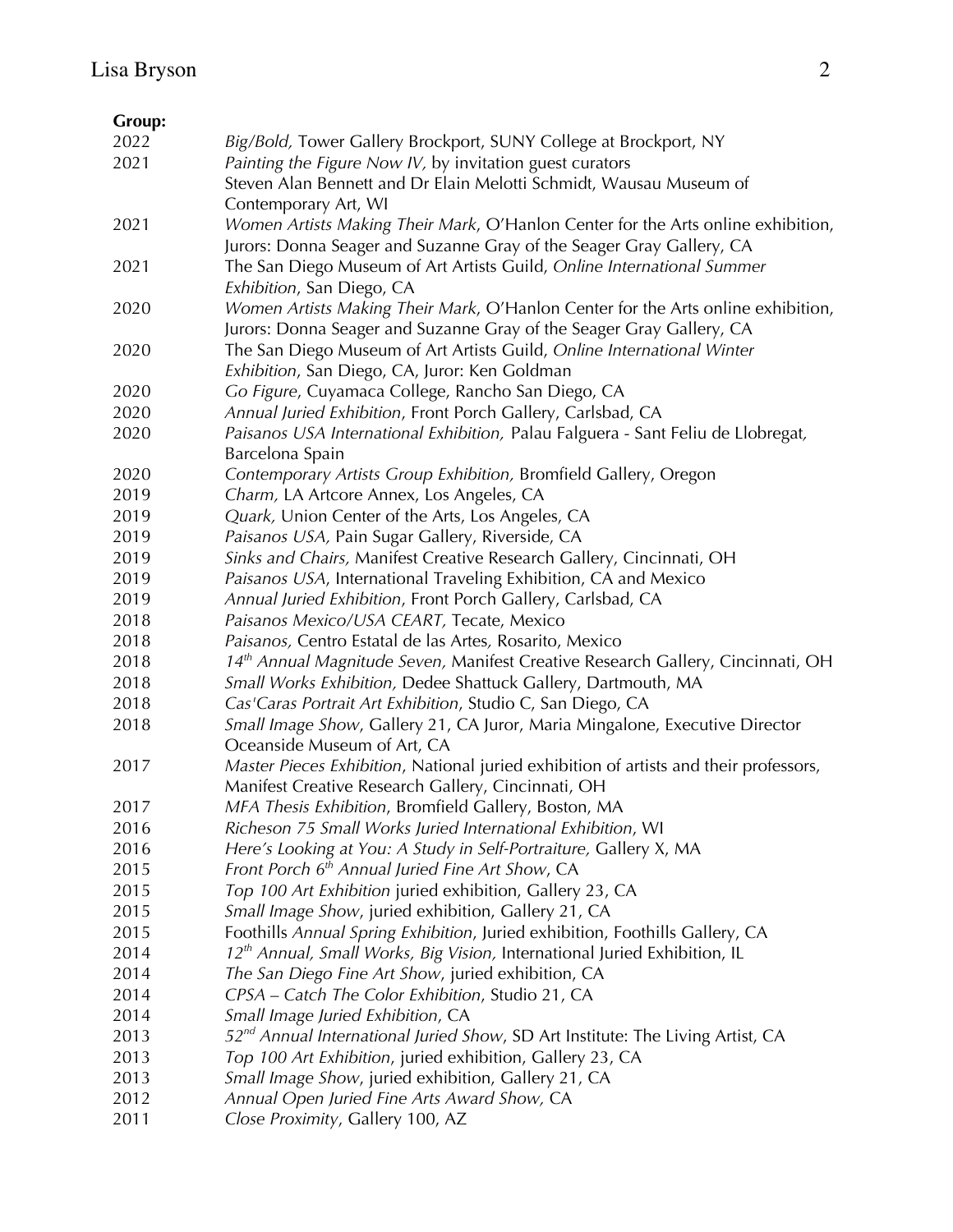| 2010          | Herberger Exhibition, Herberger Gallery, AZ                                                                                    |
|---------------|--------------------------------------------------------------------------------------------------------------------------------|
| 2010          | Amazing Ink Art Show, Step Gallery, AZ                                                                                         |
| 2009          | Southwestern Artists' Association 8 <sup>th</sup> Annual Juried Art Show, CA                                                   |
| 2009          | Art Core Masters Exhibition, Night Gallery, AZ                                                                                 |
| 2009          | Que Vivan Los Muertos Exhibit, AZ                                                                                              |
| 2007          | Heritage of Chula Vista, Chula Vista Art Guild Show, CA                                                                        |
| 2006          | A Step in Time, Escondido Arts Partnership Art Show, CA                                                                        |
| 2005          | Contemporary Artists, SD Art Institute: The Living Artist, CA                                                                  |
| <b>AWARDS</b> |                                                                                                                                |
| 2020          | Online International Winter Exhibition, Second Place Award, The San Diego<br>Museum of Art Artists Guild, San Diego, CA        |
| 2020          | Manifest 9 <sup>th</sup> Annual Manifest Prize, Top Ten Semi-Finalist, Manifest Creative<br>Research Gallery, Cincinnati, OH   |
| 2020          | Manifest Grand Jury Prize Award, Manifest Creative Research Gallery, Cincinnati,<br><b>OH</b>                                  |
| 2020          | Annual Juried Exhibition, Third Place Award, Front Porch Gallery, Carlsbad, CA                                                 |
| 2019          | Annual Juried Exhibition, Honorable Mention, Front Porch Gallery,<br>Carlsbad, CA                                              |
| 2018          | Manifest 9 <sup>th</sup> Annual Manifest Prize, Top Ten Semi-Finalist, Manifest Creative<br>Research Gallery, Cincinnati, OH   |
| 2018          | Gallery 21 Small Image Show, Second Place Award, Gallery 21, CA                                                                |
| 2017          | Manifest $8th$ Annual Manifest Prize, Top Ten Semi-Finalist, Manifest Creative<br>Research Gallery, Cincinnati, OH             |
| 2017          | Manifest Grand Jury Prize Finalists for Season 13, Manifest Creative Research<br>Gallery, Cincinnati, OH                       |
| 2017          | Small Works Art Exhibition, Best of Show, Brandon Gallery, CA                                                                  |
| 2015          | Front Porch 6 <sup>th</sup> Annual Fine Art Show, First Place Award, CA                                                        |
| 2015          | Top 100 Art Exhibition, First and Third Place, CA                                                                              |
| 2014          | Small Image Exhibition, People's Choice Award, CA                                                                              |
| 2014          | The San Diego Fine Art Show, Second Place Award, CA                                                                            |
| 2010-2012     | Undergraduate Juried Exhibition, Harry Wood Gallery, Juror's Choice Award, AZ                                                  |
| 2009          | Southwestern Artists Assoc. 8 <sup>th</sup> Annual Juried Art Show, Second Place Award, CA                                     |
| 2007          | Heritage of Chula Vista, Chula Vista Art Guild Show, Third Place Award, CA                                                     |
| 2006          | A Step in Time, Escondido Arts Partnership Art Show, Second Place Award, CA                                                    |
|               | SOCIAL PRACTICE/COMMUNITY BASED ART PROJECTS                                                                                   |
|               | $\mathbf{A}$ and $\mathbf{A}$ and $\mathbf{A}$ and $\mathbf{A}$ and $\mathbf{A}$<br>$\mathbf{1}$ , $\mathbf{1}$ , $\mathbf{1}$ |

- **Make Your Mark**  Interactive painting collaborative performance, political and social media commentary, San Diego, CA
- **To See or Be Seen**  Participated in an interactive art performance that introduced drawing into the community, while broadcasting the event through live stream video, New Bedford, MA
- **Let's Read About Home**  Community based interactive book art two-day workshop. Working with the local library, displayed book art, presented reading sessions and provided workshops for all ages to make books based on home, community, and education, Ramona, CA
- **New Beginnings and Portable Memories –** Organized book art event in response to the devastating CA wildfires: constructing new memories and encapsulating ashes from remnants into books–portable memories, San Diego, CA